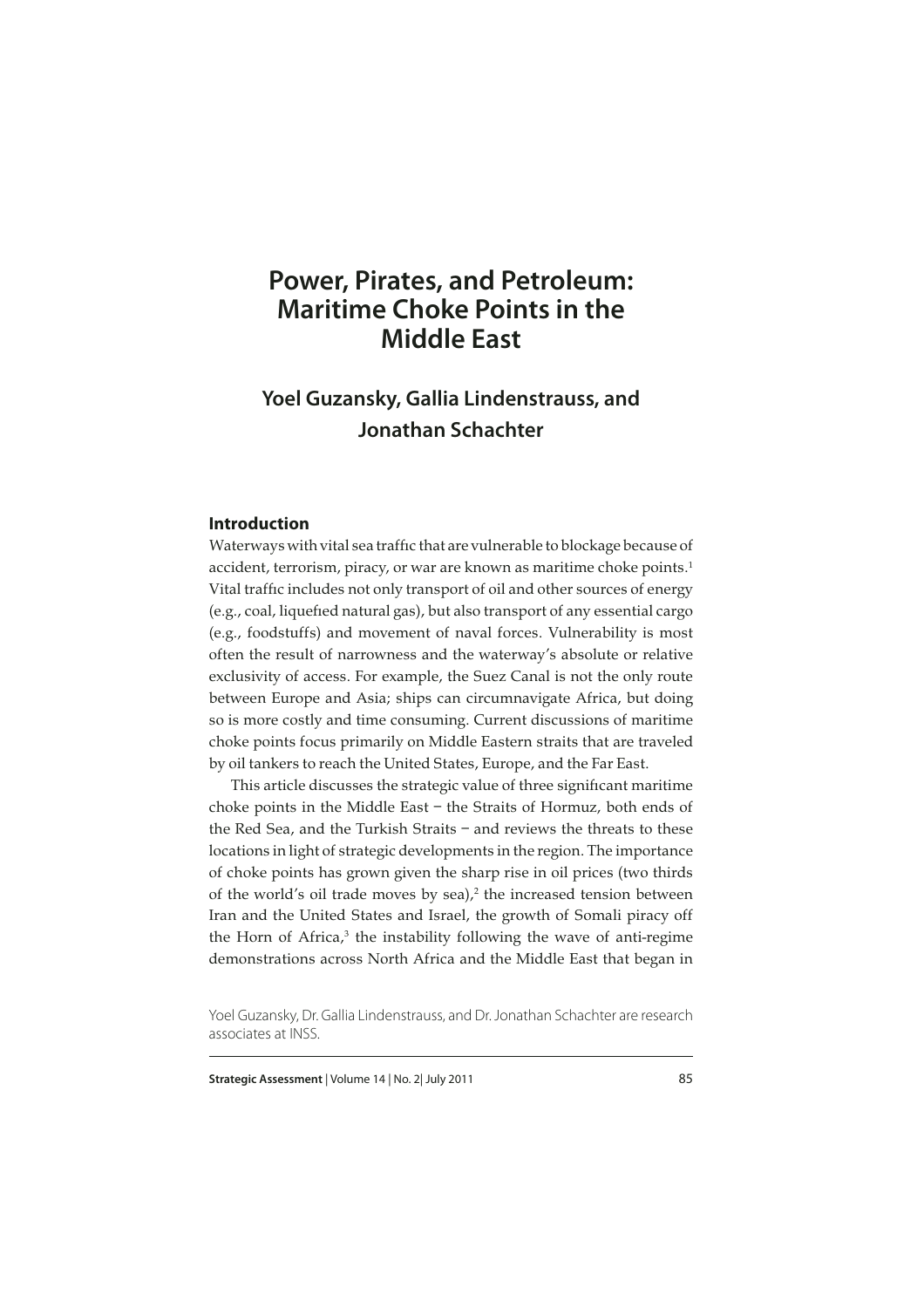early 2011, and increased awareness of the potential for environmental disasters in narrow waterways. Recent revelations that Osama bin Laden and his al-Qaeda colleagues considered attacks on marine targets, along with the ongoing problem of piracy, have heightened concerns about the safety and security of international shipping.4

### **The Straits of Hormuz**



The Straits of Hormuz connect the Persian Gulf with the Gulf of Oman and the Arabian Sea. Located between Iran in the north and Oman and UAE in the south, the straits are considered one of the world's most important choke points mainly because they constitute the only sea passage to the open ocean from large areas of the petroleumexporting Arabian/Persian Gulf. The

narrowest point of the Straits of Hormuz is approximately 33 kilometers, but the international shipping lane is only 10 kilometers wide. The shipping lane at the entrance to the Persian Gulf is in Oman's territorial waters; farther north, the tankers enter an area that is close both to the islands Iran controls in the Gulf (Iran controls seven out of eight major islands in the straits) and Iran's major naval bases, potentially allowing it to obstruct free shipping in the Gulf with relative ease. Roughly a third of all seaborne traded oil, as well as about 20 percent of all liquefied natural gas (LNG), passes in tankers through the Straits of Hormuz.5

The straits have been the scene of accidents and terror attacks in recent years – a function of their global importance, the high volume of commercial and military traffic, and geographical conditions. For example, in July 2010 an al-Qaeda affiliate, the Abdullah Azzam Brigades, claimed responsibility for an explosion in the rear of the Japanese oil tanker M. Star while it passed through the straits.

Iranian threats to close the straits to international shipping and thereby stop the flow of Gulf oil have increased in frequency and intensity in recent years. Senior Iranian officials have warned explicitly that Iran can and will block the straits in response to "any act of aggression or adventure."6 In general, these pronouncements are intended to deter the international community from increasing the pressure on Tehran and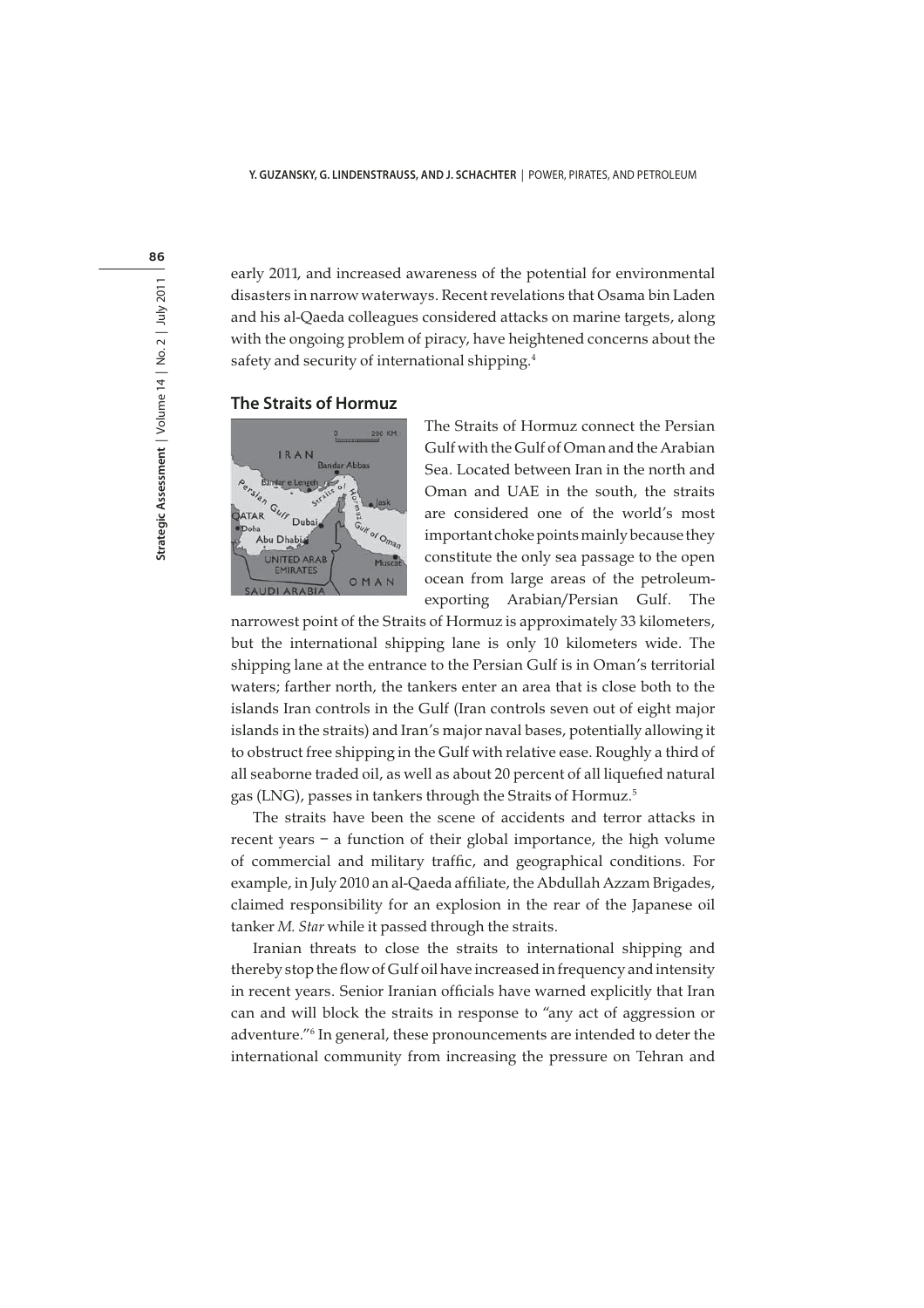raise the cost of any military confrontation with it, particularly against its nuclear facilities. Former commander of the Revolutionary Guards naval force, Rear Admiral Morteza Saffari, has warned that "American warships are easy prey for the Iranian navy."7 Iran also threatened that it would respond if its ships' cargoes were subjected to inspections (a step included in a 2010 Security Council resolution on Iran).

In addition, and because of America's military superiority in the Gulf, Iran has placed priority on acquiring and building a large number of small, fast moving vessels (some of which are for unmanned use) and has re-outfitted civilian vessels for military missions. As a result, in recent years there have been reports of increased Iranian naval activity and even Revolutionary Guard vessels skirmishing with American ships. These incidents were demonstrative, rather than destructive (the US ships were not actually attacked), and were intended to send a message ("naval diplomacy") to the United States, namely that Iran sees the straits as its strategic backyard. Both sides subsequently tried to minimize the impact of these incidents, and there was even talk of establishing a hot line between the two sides.<sup>8</sup>

In the unlikely event that Iran could effectively close the straits for a long period of time, such a move would not be in Iran's own best interests. Closure would interfere with the import of refined oil to Iran and Iran's export of crude oil (representing some 80 percent of its income), and would almost certainly lead to a confrontation with the American navy. Unlike with Saudi Arabia, Iraq, and the UAE, the great majority of Iran's oil exports pass though the waterway.<sup>9</sup> It is thus not surprising that Iran has never attempted to block the straits, certainly not fully, even at the height of the "Tanker War" during the last phases (1987-88) of the Iran-Iraq War. Aside from Iran's naval inferiority vis-à-vis the American navy, such a move would also require extensive naval mining, something Iran found difficult to accomplish clandestinely in the past and which is tantamount to an act of war.

Estimates are that the US Fifth Fleet is capable of opening the straits to naval vessels within a "few days to two weeks,"10 even if Iran were willing to sacrifice all of its assets, suffer massive retaliation, and potentially lose many of its own oil facilities and export revenues. Former United States Director of National Intelligence Admiral (ret.) Dennis Blair believes that Iran could close the straits, but only briefly, because the US could 87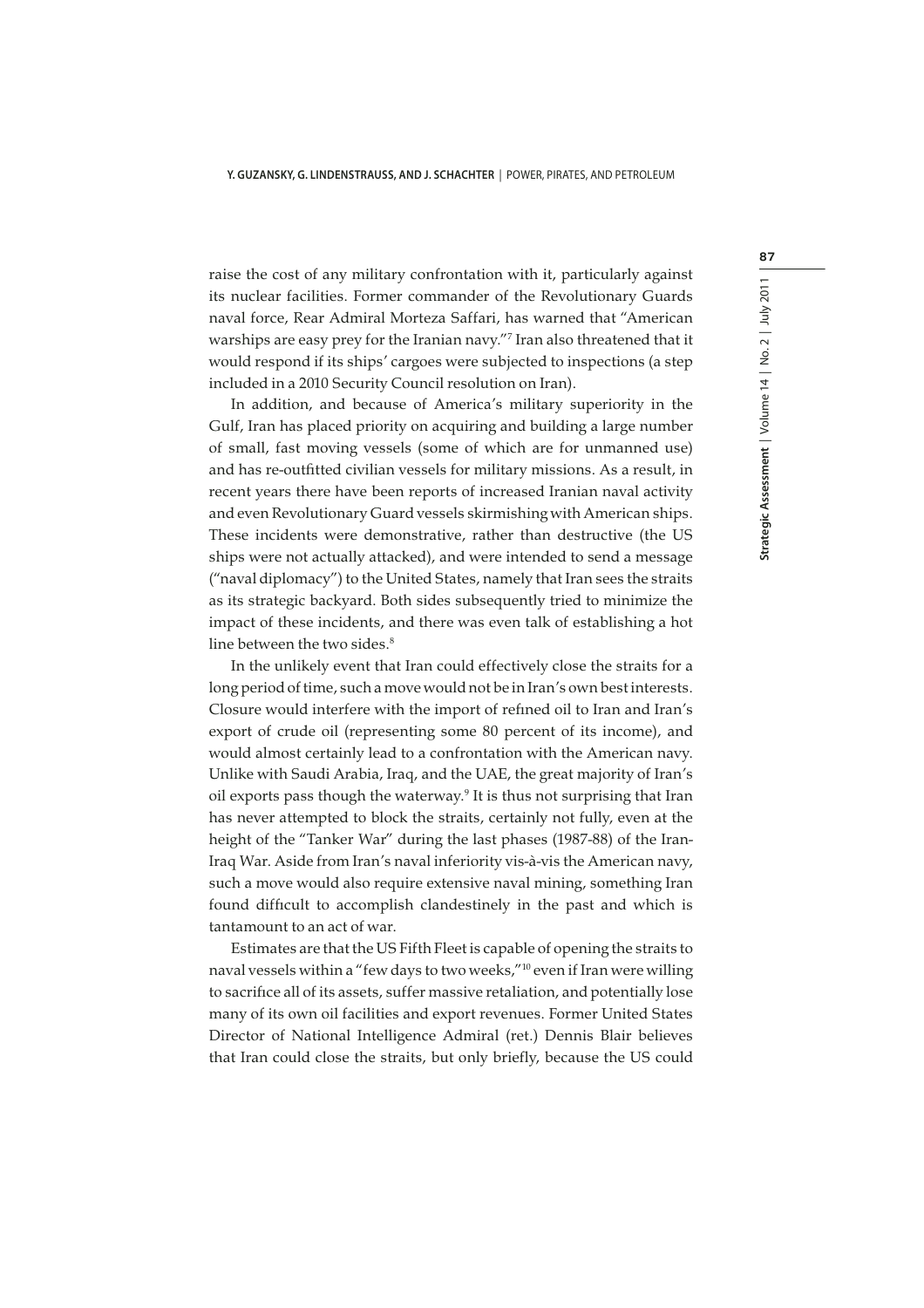88

"neutralize Iran's attacking forces with a combination of actions at sea and attacks against command-and-control facilities, missile sites, ports, and airfields along the Iranian side of the straits."11 Such assessments are presumably based on the fundamental weakness of the Iranian air force, a belief in the American ability to paralyze Iranian positions near the straits (where Iran stations its coastal defense cruise missiles), and the improved US ability to remove naval mines. In addition, unlike other vessels such as cargo ships, tankers are hard to sink due to their size, structure, and the fact that crude oil doesn't burn easily.

Nonetheless, senior American military sources have expressed concern regarding the Iranian ability to close the straits: "Iran is developing its conventional military with 'limited' offensive missiles and naval assets able to disrupt Gulf shipping," and it "has the ability to restrict access to the Straits of Hormuz with its naval forces temporarily and threaten U.S. forces with missiles."12 As early as 2008, Iran announced that it was building new bases, which could threaten movement through the straits. In late 2010 the Iranians also introduced new types of vessels into service, such as mini-subs and improved weapons based on asymmetric tactics.<sup>13</sup> According to testimony by Vice Admiral Lowell Jacoby during his tenure as Director of the Defense Intelligence Agency, Iranian mining could halt the flow of oil through the Straits of Hormuz.<sup>14</sup>

Indeed, even an "optimistic" scenario (a partial blockade of the straits with rapid effective international action to open them), that includes sporadic Iranian "harassment" of Gulf shipping could cost the international community dearly due to the effects on the already volatile global energy market. The impact of even a limited campaign is liable to last a long time, beyond the event itself, because of the residual concern about supply disruptions. A longer event might necessitate tapping into strategic reserves, taking advantage of the redundancy of global oil production capabilities (which is limited because it is primarily concentrated in Saudi Arabia), and using alternate shipping routes such as the Saudi East-West and the Habshan-Fujairah pipelines, which can carry up to five million and 1.5 million barrels per day, respectively. Releasing oil from strategic reserves and increasing production have already taken place this year, largely in response to the rise in prices caused by supply disruptions in Libya.15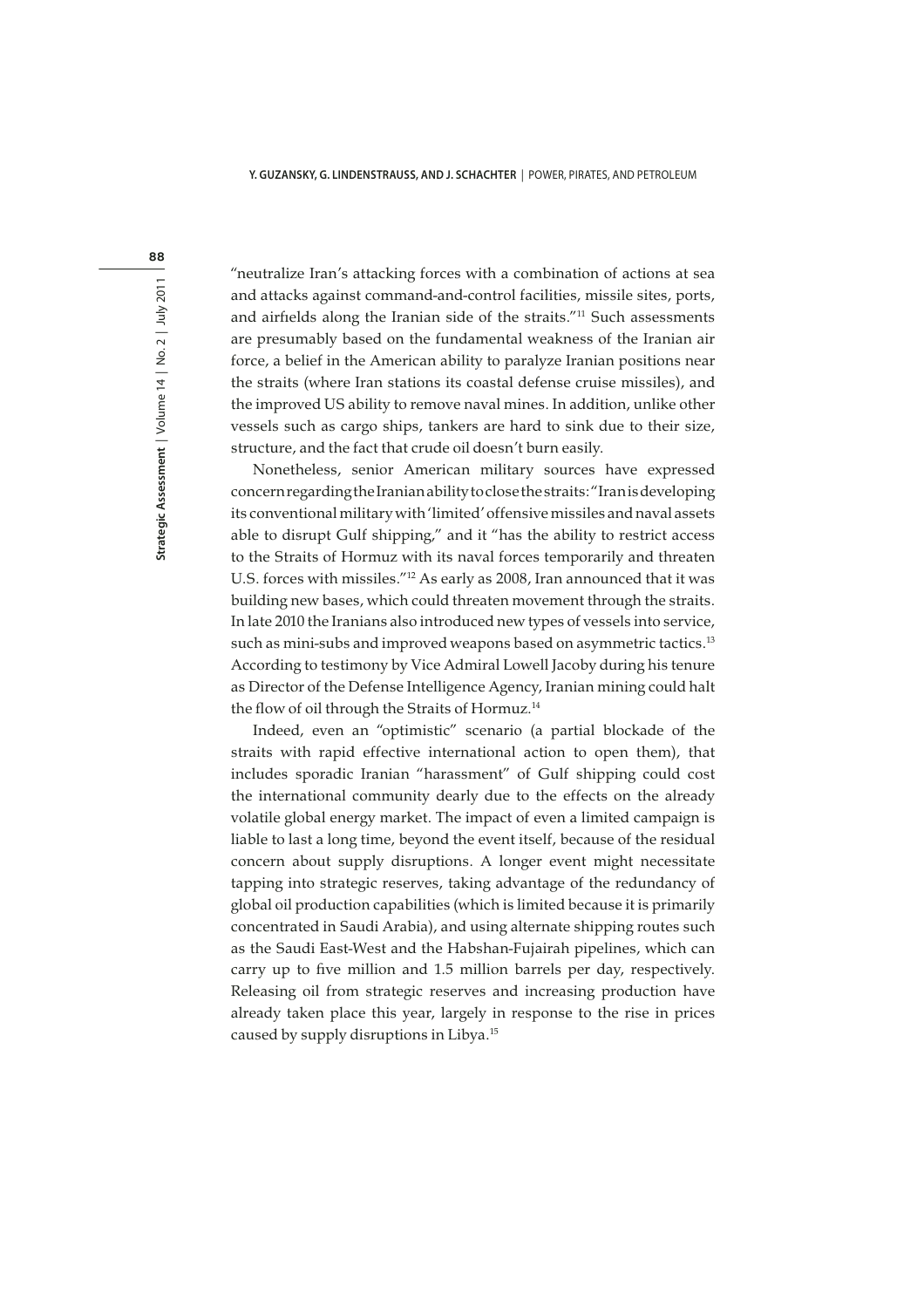Thus because of its fundamental military weakness, Iran is incapable of blocking the straits completely for long and therefore in any conflict will focus on disrupting freedom of movement in the Gulf in general, while attempting to avoid a comprehensive campaign that might cost it dearly – militarily, politically, and economically.16 Until then, it will likely continue to threaten to close the straits, a move that serves it well even if it appears contrary to its own basic interests, taking advantage of the straits' unique geographical conditions and global sensitivity to tremors in the world's energy market. That said, any confrontation is liable to develop into or be part of a more widespread campaign that both sides might be hard pressed to contain. For example, Iranian harassment and American-led counteractions could prompt an attack on the western shore of the Gulf, where there is strategic infrastructure, including ports, refineries, and desalination plants. This possibility undoubtedly will give pause to anyone considering a muscular response to Iran's threats.

## **Red Sea Choke Points**



The Red Sea, the most direct maritime route between Asia and Europe, is bordered by two choke points, one natural and one man-made. The Bab al-Mandab strait in the south lies between Eritrea and Djibouti on the west and Yemen on the east, and is about 29 kilometers wide.17 The Suez Canal in the north connects the Red Sea with the Mediterranean, is roughly 193 kilometers

long, and is only 205-225 meters wide and 24 meters deep.<sup>18</sup>

The Convention of Constantinople (1888), which governs navigation of the Suez Canal, guarantees neutrality and free passage in the canal during peacetime and war.<sup>19</sup> Nevertheless, the Suez Canal has been both a focus and victim of international conflicts. The canal was closed following the Suez Crisis from October 1956 until April 1957, and again following the Six Day War from June 1967 until 1975. Such a closure today is difficult to imagine, and would cost billions of dollars in lost revenue to Egypt and necessitate slower, more expensive shipping to the rest of the world.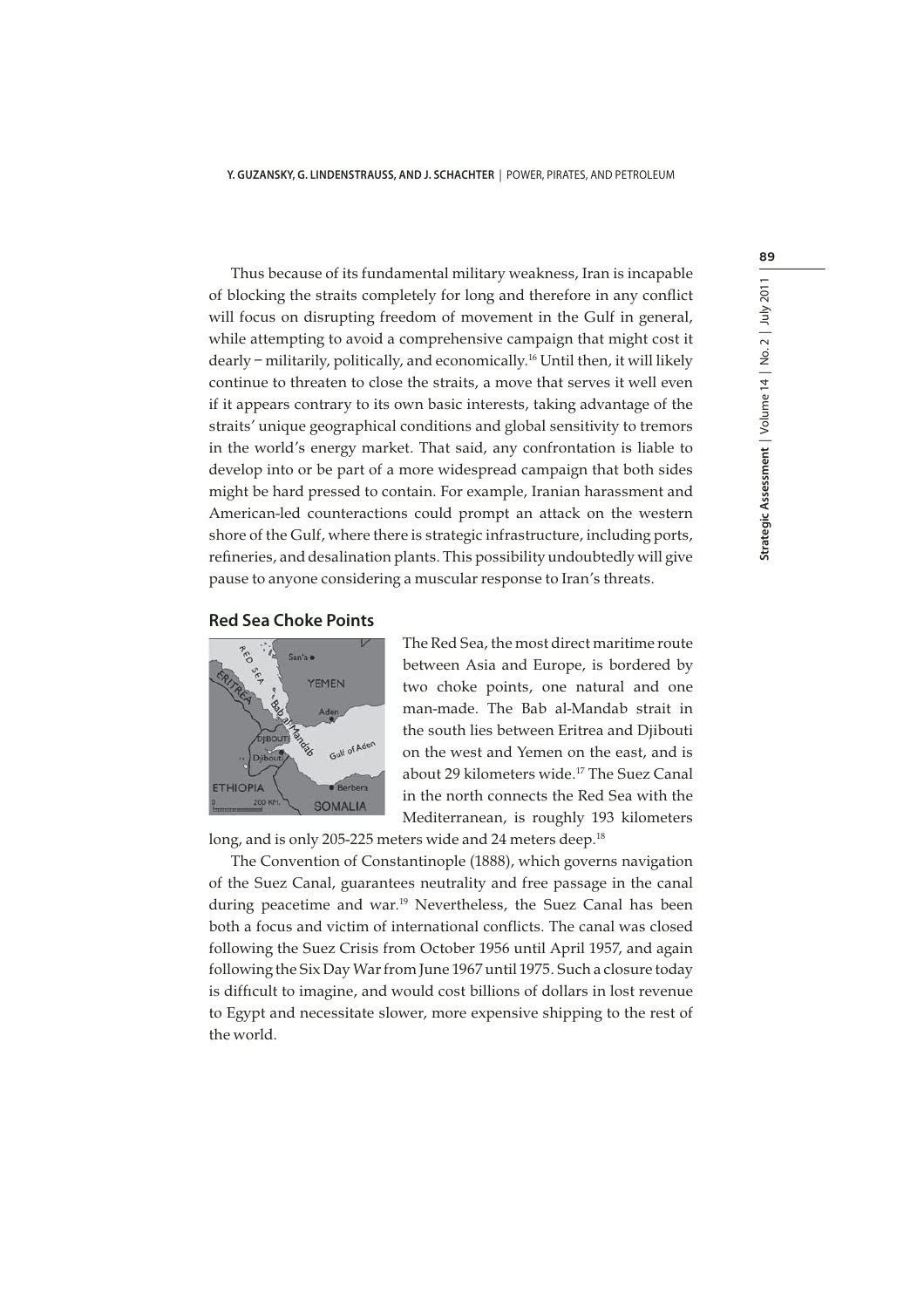90

There are numerous strategic ramifications to transport in and around the canal. In addition to the petroleum and related products that pass through the canal, almost three quarters of the total crude oil moving from south to north in 2010 (and approximately 80 percent of Persian/Arabian Gulf crude oil exports to Europe) passed through the 320 kilometer Suez-Mediterranean (SUMED) pipeline.<sup>20</sup> On the other side of the Sinai Peninsula, the Gulf of Aqaba is home to Jordan's only sea port, and Eilat is strategically important for Israel, though only a small percentage of its total imports and exports pass through the port.

The Red Sea has become an increasingly important Iranian-Israeli arena. Iran reportedly transports weapons through Sudan – and even manufactures them there – to equip terrorist groups in Africa and the Middle East.<sup>21</sup> Moreover, in recent years Iran has invested significant efforts in developing its relationships with a number of East African countries, including Kenya, Eritrea, Somalia, Djibouti, Tanzania, and the Comoro Islands. This is reminiscent of initiatives under Nasser in the 1960s that were intended to provide Egypt with greater ability to block Israeli shipping along the length of the Red Sea.22 In addition, as part of its high profile regional muscle flexing, in 2011 Iran dispatched ships to the Mediterranean Sea through the Suez Canal, and apparently for the first time, sent submarines to the Red Sea. According to American sources, Israel for its part has bombed Iranian weapons convoys headed for Hamas-controlled Gaza.<sup>23</sup>

Though states' interests in the Red Sea area vary and are sometimes at odds with each other, all seem to put a premium on unfettered shipping. In recent years the greatest regional threat to this common interest has been Somali piracy.<sup>24</sup> Much has been said and done about this ongoing problem. International efforts and resources, including the deployment of European, American, NATO, Chinese, Indian, Iranian, and other naval forces, coordinated commercial ship movements, dedicated tracking and communications resources, and widespread adoption of anti-piracy practices have driven the attacks away from Bab al-Mandab further east along the Yemeni coast of the Indian Ocean (towards the Straits of Hormuz) and to the south of the Horn of Africa.<sup>25</sup>

Tactical measures have thus reduced (that is, displaced) the number of pirate attacks in the Red Sea in recent years. However, the strategic problem of which piracy is a symptom – failing states – may well be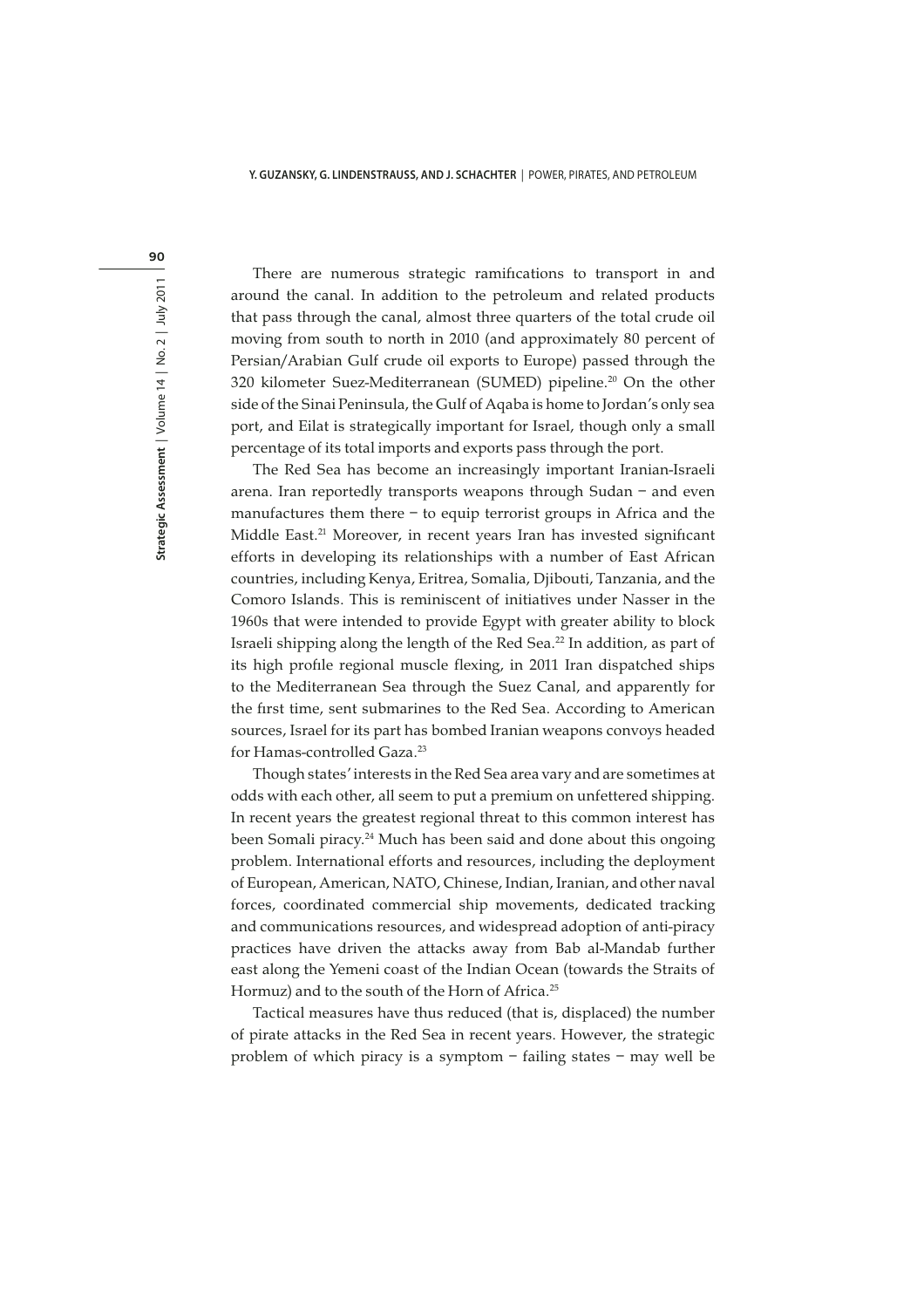

worsening along the Red Sea. Somalia's ongoing problems could prove to be just the tip of the iceberg. Yemen for some time has been racked by sectarian and tribal violence. Much as political and economic conditions in Somalia proved to be a breeding ground for both piracy and the Islamist terrorist group al-Shabaab, Yemen in the last two years has become the adopted home of al-

Qaeda in the Arabian Peninsula. Recent reports suggest that this group has seized control of areas along the Yemeni coast.<sup>26</sup> Yemen's instability long predates the large scale demonstrations that began to sweep across the Arab world in early 2011, but an increasingly disordered Yemen could make the country even more useful a base for Somali pirates, and expand its already thriving weapons black market. While instability in Yemen and Sudan or even their collapse would not necessarily lead to increased piracy on the Red Sea, it is a distinct possibility. This potential, combined with the global importance of undisturbed shipping through the area, suggest that the stability, security, and prosperity of these states are a widely shared interest.

This understanding is hardly new. Little wonder that the British Empire, for whom transportation to and from India via the Suez Canal was essential, maintained a presence in Egypt, Sudan, and Aden (now Yemen).

Concerns regarding Egypt are different. Effective management and smooth operation of the Suez Canal and the SUMED pipeline remain a clear Egyptian interest. Nevertheless, the country is currently experiencing its greatest political turmoil in over half a century. Egypt's poverty and problems of governance pale in comparison to those of Yemen, Sudan, and Somalia, and the country appears an unlikely source of Red Sea piracy. Though there were concerns regarding shipping slowdowns in early 2011,<sup>27</sup> Egypt's Suez Canal revenue in April 2011 was over 15 percent higher than it was a year earlier when fees were the same.<sup>28</sup>

At the same time, the Egyptian government is struggling with a restive Bedouin population in the Sinai Peninsula, from which terrorists, including suicide bombers, have attacked Egyptian targets (primarily tourist sites, e.g., the Hilton hotel in Taba). In 2009 Egyptian authorities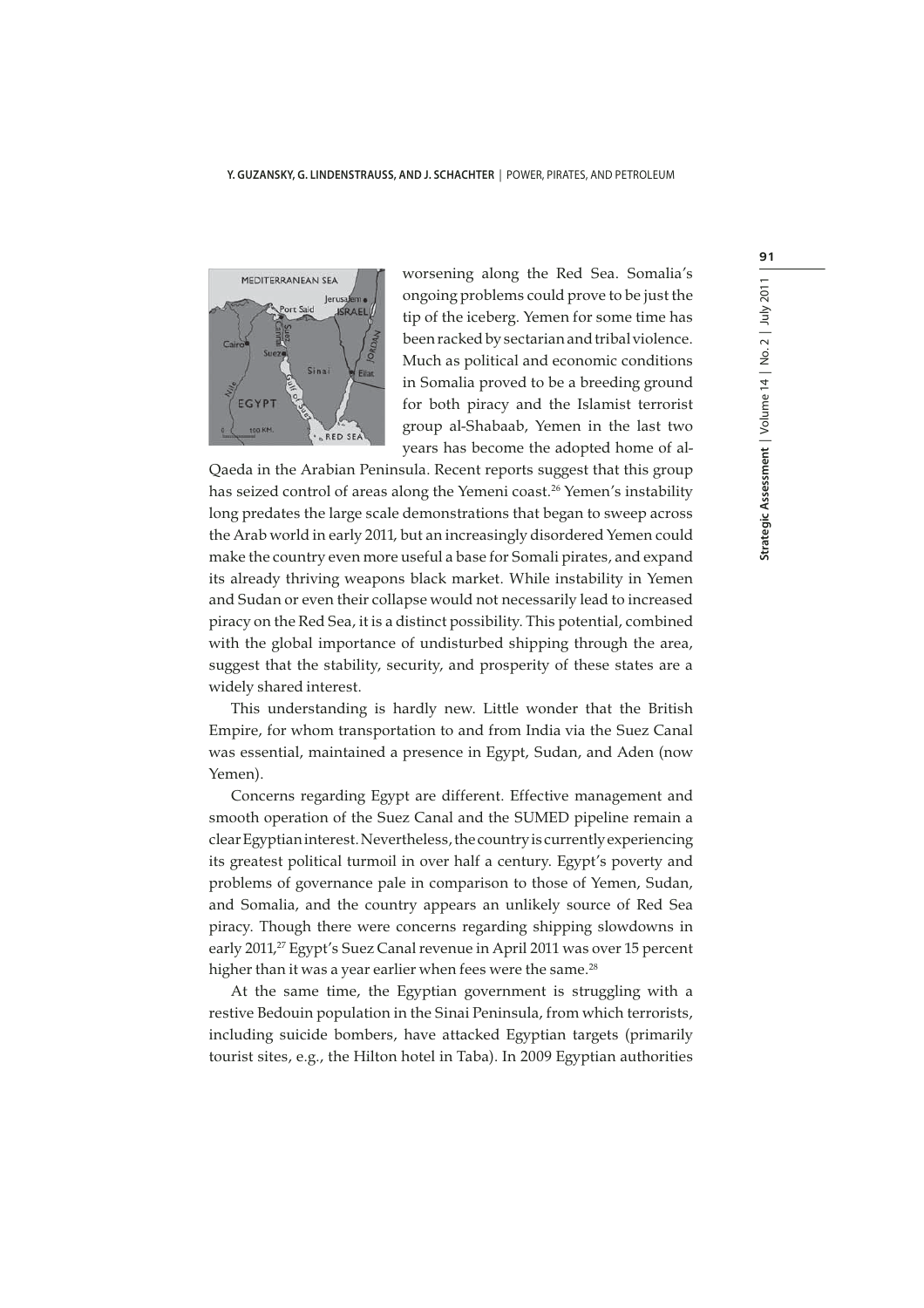arrested 26 people for planning to attack ships in the Suez Canal and oil pipelines.29 The Sinai pipeline carrying natural gas from Egypt to Israel and Jordan, which provides Israel with more than 40 percent of its natural gas supply, primarily for electricity generation,<sup>30</sup> has been sabotaged repeatedly this year. In May an Egyptian security official claimed that over 400 Bedouin, Palestinian, and foreign Arab members of al-Qaeda were in the peninsula, and Israeli Prime Minister Netanyahu pointed out that Egypt is having "difficulties exercising its sovereignty over Sinai."31 While Egypt dedicates significant resources to securing the canal, it is possible that the canal or the SUMED pipeline could become targets of future attacks. An attack on either site could hinder global transportation.

The Red Sea does not appear as central a choke point as the Straits of Hormuz because of the latter's proximity to both the sources of oil and to a confrontational Iran. In addition, anti-piracy measures in the Red Sea region have been effective enough that the trend among Somali pirates is to move away from the Red Sea to the more open waters of the Indian Ocean. Nevertheless, the geographic and political potential remains for the Red Sea to become every bit as difficult a waterway as were the Straits of Hormuz during the Iran-Iraq War. At the same time, because of the common international interest regarding the states bordering the Red Sea, there is enormous potential for continued cooperation.

## **The Turkish Straits**



The Turkish Straits, comprised of the Bosporus, the Sea of Marmara, and the Dardanelles, connect the Black Sea with the Aegean and Mediterranean Seas and are the supply route for oil from the Caspian Sea region to Europe. In 2009, an estimated 2.5 million barrels of oil were exported daily through the Turkish Straits.<sup>32</sup>

As with the Suez Canal, the Turkish Straits

lie entirely within a single state. They are governed by Turkey according to the Montreux Convention, which was signed in 1936 and is one of the oldest international treaties still in place. At times Turkey has adhered closely to the convention. For example, Turkey blocked US ships traveling to Georgia during the 2008 war because they exceeded the tonnage limits stipulated in the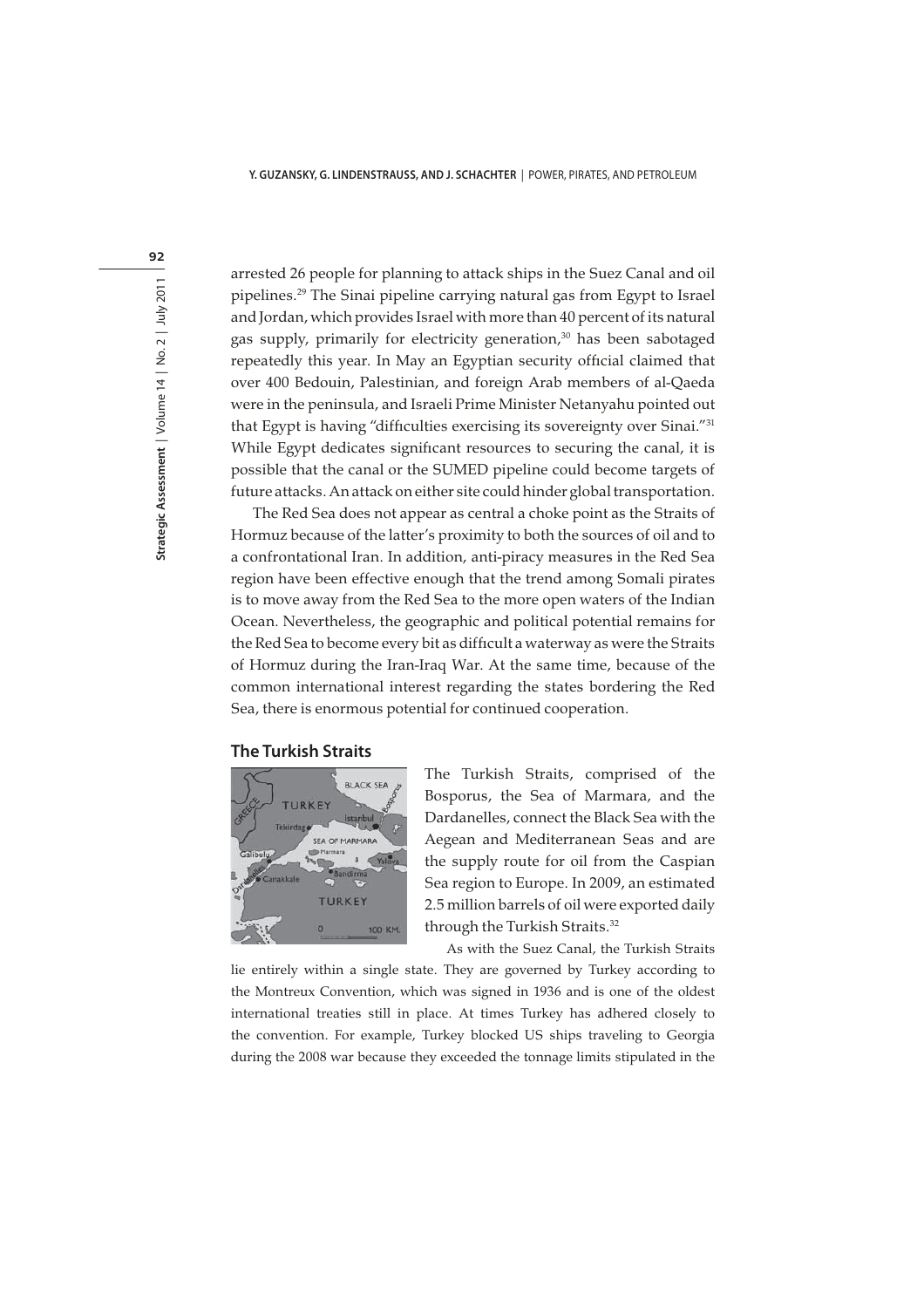convention.33 However, at other times Turkey has claimed that the Montreux Convention should be updated and has added provisions of its own regarding the travel of ships in the straits.

The Bosporus and the Dardanelles are part of the larger struggle for control of the Black Sea, and have in the past been a cause of substantial tension between Turkey and the great powers, especially Russia. In recent years, with the warming of relations between Turkey and Russia – largely due to Turkey's growing dependence on Russian natural gas – some of the tensions have subsided and the two states are cooperating more than in the past. This was evident, for example, during the conflict in Georgia, when Turkey, as mentioned above, refused to allow US ships with high tonnage to move through the straits. The conflict in Georgia presented Turkey with a difficult dilemma, as it was reluctant to become entangled in a direct conflict with Russia. At the same time, Turkey is a member of NATO and has traditionally been an ally of the West. From the Turkish viewpoint, refusing to allow the passage of large US vessels but allowing the movement of smaller ships was in accordance with the Montreux Convention, but perhaps more importantly, was an act of diplomatic balance.<sup>34</sup>

In the wake of the conflict in Georgia, NATO has tried to increase its presence in the Black Sea. The breakup of the Soviet Union and the Eastern bloc has led to a rise in the number of independent states bordering the Black Sea, which in turn has triggered changes in the strategic environment. For example, the US has decided to fund the building of bases in Romania and Bulgaria. While formally these bases are not to be "US bases," they will serve for training of American soldiers and for future American power projection capabilities. Thus, after many years of a Black Sea dominated by Turkey and Russia, it seems all sides will have to reckon with a larger US presence in the region. This is already causing some tension; Russia, for example, complained in June 2011 about the presence of a US warship with anti-missile capability in the Black Sea as part of a joint Ukrainian-US naval exercise, and stated that it "would not let pass unnoticed the appearance of elements of US strategic infrastructure in the immediate proximity to our borders."35

Beyond the traditional security dimension, Turkey has repeatedly raised concerns over the environmental threats stemming from the fact that the Turkish straits are not only among the busiest choke points (fourth in the world), but also very difficult to navigate. The Bosporus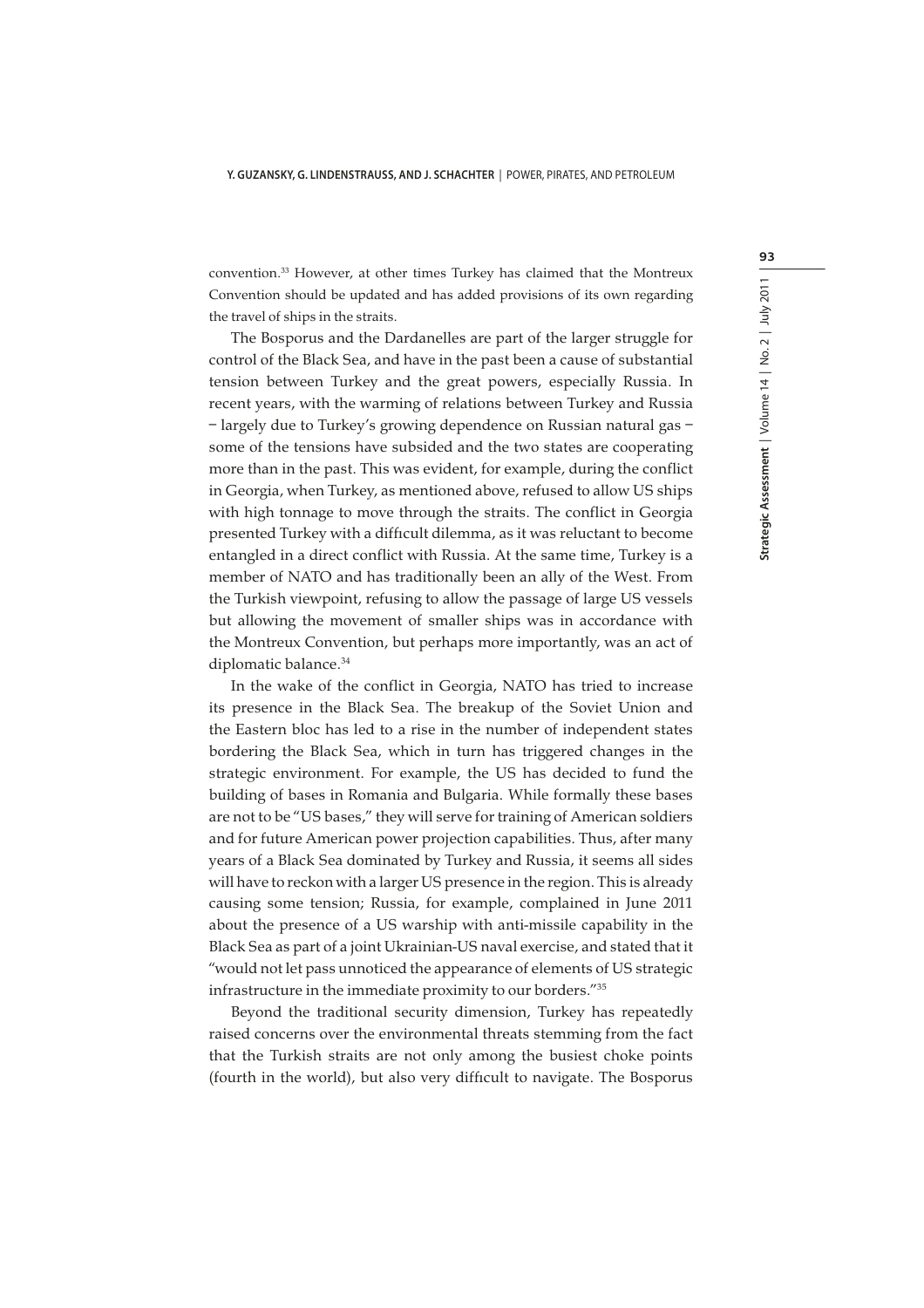94

is the narrowest natural strait used for international shipping; at their narrowest point, the straits are 800 meters wide.<sup>36</sup> Turkish Prime Minister Recep Tayyip Erdoğan has been outspoken on the matter, asserting that ''there has been a busy [sic] tanker (carrying oil) traffic in Turkish straits. Everyone should accept that it is not possible for us to live with this threat."<sup>37</sup> Erdoğan, formerly mayor of Istanbul with its population of 13 million, is well aware of the hazards related to heavy traffic in the straits and how Istanbul would suffer from a catastrophic event in the straits.

In April 2011, Erdoğan announced his intention to construct a "second" Bosporus strait, the "Istanbul Canal," by the year 2023. The plan is to build a canal through the western districts of Istanbul, which will reduce if not eliminate commercial traffic in the Bosporus. All sizes of ships will be able to travel through it.<sup>38</sup> Many have praised the idea of the Istanbul Canal, noting that it will diminish the threat of a tanker accident and also reduce the costs accrued by ships waiting to pass through the busy Bosporus strait. However, there has likewise been criticism of the proposal. Some contend that the risks will be the same in a man-made canal as in a natural one, and that "such passages are open targets for terror attacks."39 Another criticism is that the plan somewhat undermines Turkey's emphasis in recent years on the benefits of constructing energy transfer pipelines through its territory. Still, as Erdoğan has put all of his political weight behind the Istanbul Canal plan, and presented it as part of his successful 2011 reelection campaign, it is highly likely to materialize.

## **Conclusion**

Maritime choke points are among the most sensitive locations where geography, trade, and politics meet. The three cases discussed in this article are of particular concern because their rising importance in the global energy market is matched by a parallel rise in the volatility of some of the states surrounding them.

The challenges posed by Middle East choke points, evident even before the massive dependence on oil arose in the twentieth century, have become more urgent in recent years. As a result, states have worked hard to establish security and control over these strategic passageways while developing land-based alternatives like oil and gas pipelines, artificial canals, and railways. Yet while these measures help diversify risk, they are costly to build and maintain, and they require significant international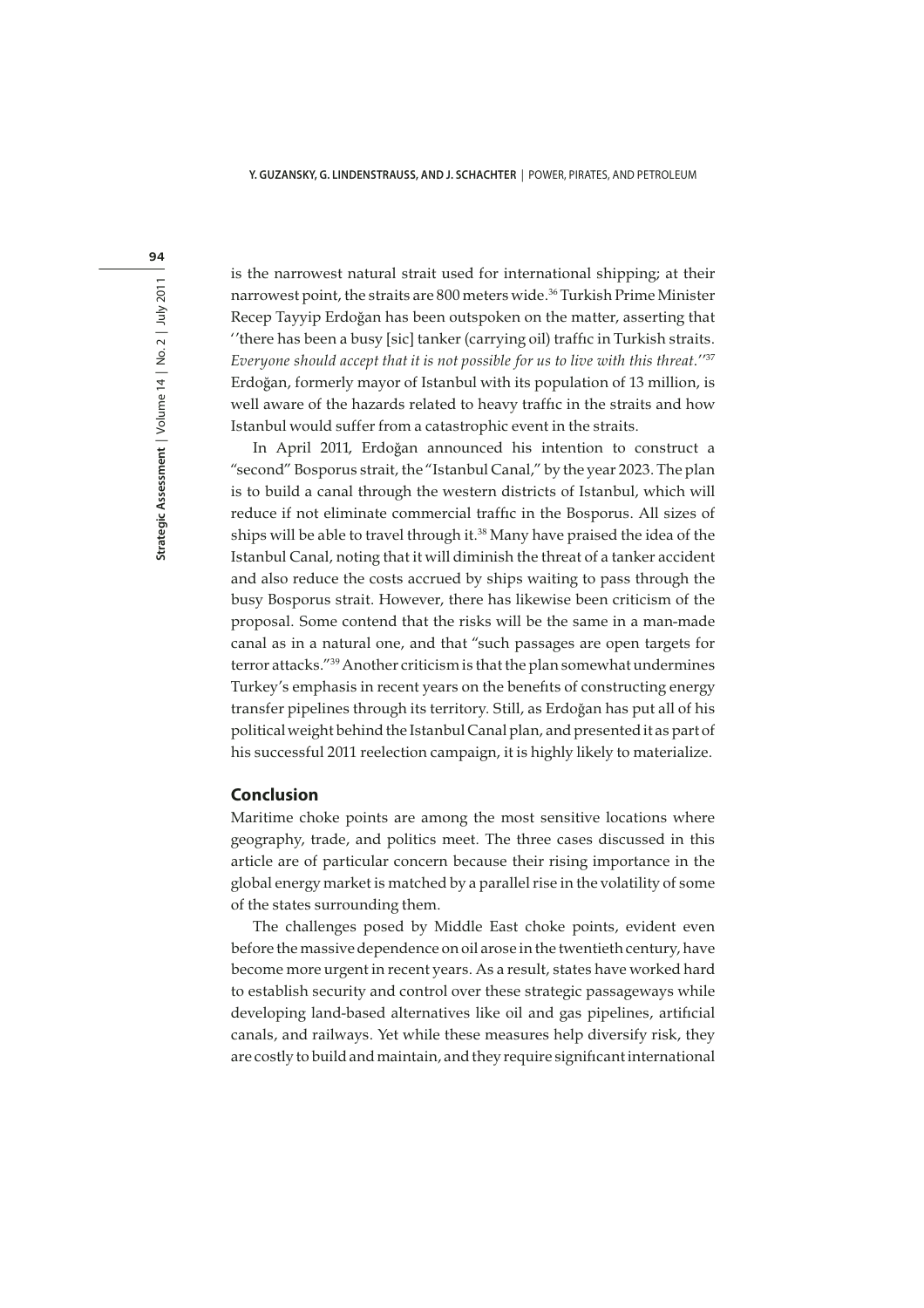cooperation. Because they can be comparatively easy to access (on the ground, rather than at sea) and are highly technology dependent (e.g., pumping stations, lock systems), these alternatives themselves can constitute choke points that are perhaps more vulnerable than the sea routes they are intended to supplement or replace. Therefore, interested states will have to continue their significant investment in securing these routes.

Significantly, the fact that so many states have a common interest in unfettered sea traffic has led to a de facto unity of purpose – even among states like the United States and Iran – that might otherwise be fierce competitors.

#### **Notes**

- 1 Gal Luft and Anne Korin, "Terrorism goes to Sea," Foreign Affairs 83, no. 6 (2004): 66; Daniel Yergin, "Ensuring Energy Security," Foreign Affairs 85, no. 2 (2006): 78; Frank Verrastro and Sarah Ladislaw, "Providing Energy Security in an Interdependent World," Washington Quarterly 30, no. 4 (2007): 95. Blockage of a choke point can be an action during war or a casus belli in and of itself.
- 2 "Other Chokepoints," Robert S. Strauss Center for International Security and Law, University of Texas at Austin, http://hormuz.robertstrausscenter. org/other\_chokepoints.
- 3 Treves Tullio, "Piracy, Law of the Sea, and the Use of Force: Developments off the Shore of Somalia," European Journal of International Law 20, no. 2 (2009): 399-401; J. Ndumbe Anyu and Samuel Moki, "Africa: The Piracy Hot Spot and its Implications to Global Security," Mediterranean Quarterly 20, no. 3 (2009):102-11.
- 4 Ken Dilanian, "Al Qaeda Wanted to Attack Tankers, Bin Laden Files Show," Los Angeles Times, May 21, 2011, http://www.latimes.com/la-na-obamacia-20110521,0,2369132.story.
- 5 US Energy Information Administration, "Country Analysis Briefs: World Oil Transit Chokepoints," http://www.eia.doe.gov/EMEU/cabs/World\_Oil\_ Transit\_Chokepoints/pdf.pdf.
- 6 "Senior MP: Iran Capable of Blocking the Strait of Hormuz," Fars News, April 26, 2010, http://english.farsnews.com/newstext.php?nn=8902061586. See also "Sayyari: Iran Powerful enough to Close the Hormuz Strait," Tehran Times, November 30, 2008, http://www.tehrantimes.com/Index\_view. asp?code=183642; "IRGC Official: Persian Gulf Security is for All or None," IRNA, August 1, 2010, http://www.globalsecurity.org/wmd/library/news/ iran/2010/iran-100801-irna01.htm.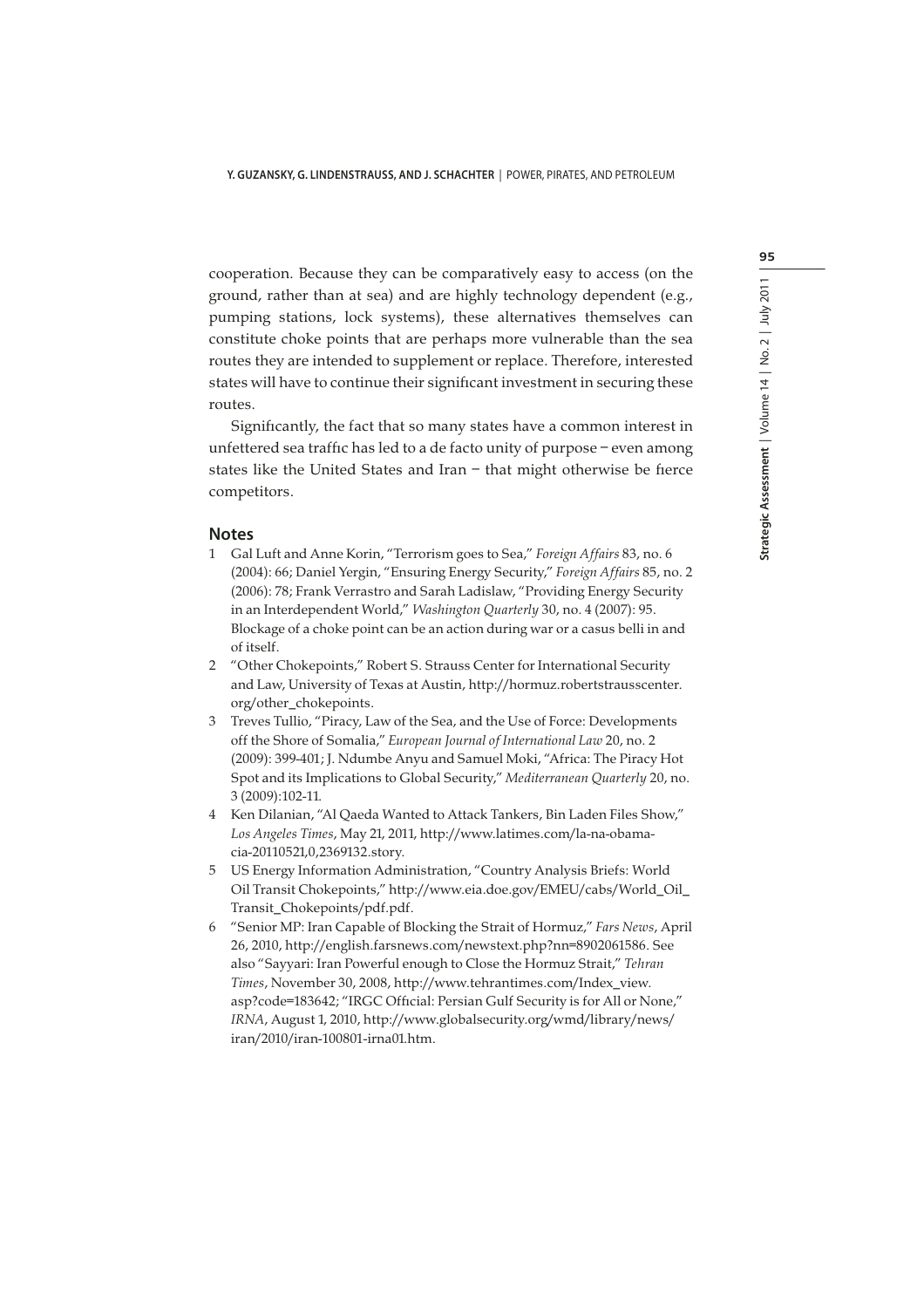- 7 "Commander Describes US Warships as' Easy Targets for Iranian Navy,'" Fars News, July 25, 2010, http://english.farsnews.com/newstext. php?nn=8905031495.
- 8 This comes as Iranian-American tension is reportedly on the rise in Iraq and Afghanistan as well. Jay Solomon, "Iran Funnels New Weapons to Iraq and Afghanistan," Wall Street Journal, July 2, 2011, http://online.wsj.com/article/ SB10001424052702303763404576420080640167182.html.
- 9 Gawdat Bahgat, "Persian Gulf Security at the Turn of the Century: Opportunities and Challenges," Defense Analysis 15, no. 1 (1999): 82.
- 10 Anthony Cordesman, "Iran, Oil and the Strait of Hormuz," Center for Strategic and International Studies, Washington DC, March 2007, p. 6, http://csis. org/files/media/csis/pubs/070326\_iranoil\_hormuz.pdf .
- 11 Dennis Blair and Kenneth Lieberthal, "Smooth Sailing: World Shipping Lanes are Safe," Foreign Affairs 86, no. 3 (2007). Consistent with this assessment, in response to Iranian threats to close the straits, the commander of the US Fifth Fleet in 1998 warned that "we will not allow Iran to close it." "US Navy Commander Warns Iran: Don't Try Closing Gulf Oil Passageway," Fox News, July 2, 2008, http://www.foxnews.com/story/0,2933,374905,00.html.
- 12 Viola Gienger, "Iran Could Get Bomb Uranium, Block Oil, Pentagon Says," Bloomberg, April 14, 2010, http://www.businessweek.com/news/2010-04-14/ iran-could-block-oil-transit-strait-of-hormuz-pentagon-says.html.
- 13 "Commander Stresses IRGC Capability in Subsurface Asymmetric Warfare," Fars News, April 24, 2011, http://english.farsnews.net/newstext. php?nn=9002040599.
- 14 David Crist, "A History of U.S.-Iranian Confrontation at Sea," Policy Focus 95, Washington Institute for Near East Policy, June 2009, http://www.washingtoninstitute.org/pubPDFs/PolicyFocus95.pdf.
- 15 Dan Strumpf, "Oil Futures: Oil Plunges as IEA Plans to Tap Strategic Reserves," Wall Street Journal, June 23, 2011, http://online.wsj.com/article/ BT-CO-20110623-710876.html. The Saudi decision to increase production also appears to be part of the kingdom's efforts to contain Iran. By increasing production, Saudi Arabia is at once limiting the extent to which heavily sanctioned Iran can benefit from high oil prices and indicating that it can contribute to market stabilization in the event Iran tries to impede traffic through the straits. See Jay Solomon, "Saudi Suggests 'Squeezing' Iran over Nuclear Ambitions," Wall Street Journal, June 22, 2011, http://online.wsj. com/article/SB10001424052702304887904576400083811644642.html.
- 16 Yoel Guzansky, "The Straits of Hormuz: Strategic Importance in Volatile Times," INSS Insight No. 204, September 3, 2010, http://www.inss.org.il/ publications.php?cat=21&incat=&read=4387.
- 17 US Energy Information Administration, "World Oil Transit Chokepoints, Bab el-Mandab," http://www.eia.doe.gov/cabs/World\_Oil\_Transit\_Chokepoints/Bab\_el-Mandab.html .

96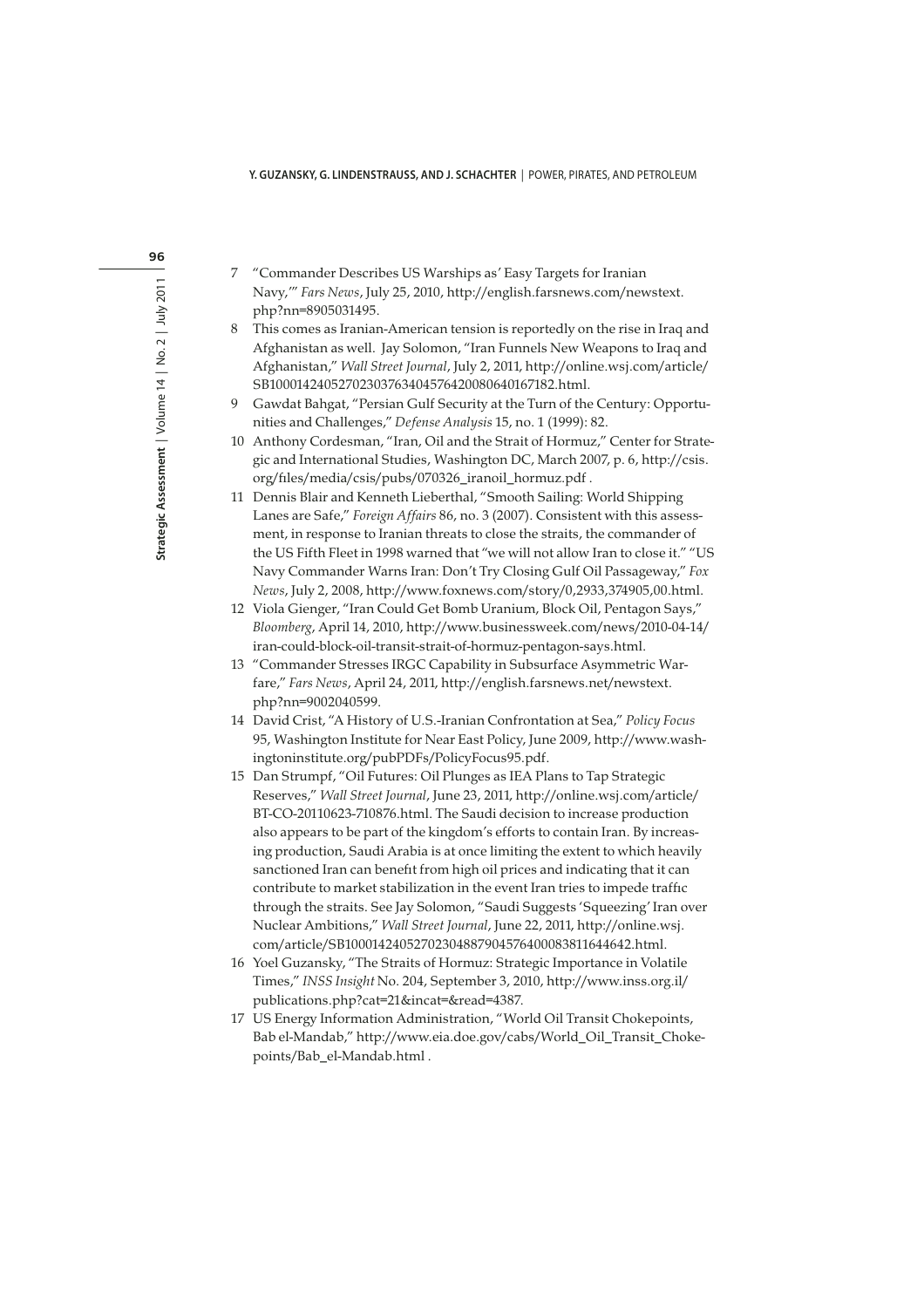- 18 Suez Canal Authority, "Canal Characteristics," http://www.suezcanal. gov.eg/sc.aspx?show=12. The Straits of Tiran at the entrance to the Gulf of Aqaba/Eilat are also an important choke point; the closure of these straits by Nasser contributed to the outbreak of war between Egypt and Israel in 1956 and 1967. However, the 1979 Israeli-Egyptian peace treaty and the subsequent stationing of multi-national forces and observers in Sinai essentially have removed immediate threats to traffic through the straits.
- 19 Text of the Constantinople Convention is reproduced at the Suez Canal Authority Web site, http://www.suezcanal.gov.eg/Files/Constantiople%20 Convention.pdf.
- 20 Arab Petroleum Pipelines Company, SUMED (Alexandria: n.d.), p. 53, http://www.sumed.org/docs/Web/index.html; US Energy Information Administration, "Bab el-Mandab," World Oil Transit Chokepoints, http://www. eia.doe.gov/cabs/World\_Oil\_Transit\_Chokepoints/Bab\_el-Mandab.html.
- 21 Jonathan Schanzer, "The Islamic Republic of Sudan?" Foreign Policy, June 10, 2010, http://www.foreignpolicy.com/articles/2010/06/10/the\_islamic\_republic\_of\_sudan.
- 22 See Intelligence and Terrorism Information Center, Iran's Activity in East Africa, the Gateway to the Middle East and the African Continent, July 29, 2009, http://www.terrorism-info.org.il/malam\_multimedia/English/eng\_n/pdf/ iran\_e011.pdf; and Aaron S. Klieman, "Bab al-Mandab: The Red Sea in Transition," Orbis 11, no. 3 (1967): 749-62.
- 23 Luis Martinez, "Exclusive: Three Israeli Airstrikes against Sudan," ABC News, March 27, 2009, http://blogs.abcnews.com/politicalradar/2009/03/ exclusive-three.html. Cited in Schanzer.
- 24 Israeli cargo ships have been targeted by pirates since 2009. See, for example, Aviel Magnezi, "Zim Ship Escapes Pirate Seizure Attempt," ynetnews, January 2, 2011, http://www.ynetnews.com/articles/0,7340,L-4007681,00. html. Interestingly, Iranian shipping has been a target as well. Pirates reportedly attacked Iranian ships off the coast of Africa eight times in a two month period in early 2011. See "Iran Navy Thwarts Somali Pirate Attack," Press TV, May 18, 2011, http://www.presstv.ir/detail/180498.html.
- 25 The move eastward also reflects pirates' ability to adapt and extend the distances at which they can operate. See Lauren Ploch et al, Piracy off the Horn of Africa (Washington, DC: Congressional Research Service, 2011), p. 1, and EJ Hogendoorn, "Despite Heavy Security, Somali Piracy is at All-Time High," International Crisis Group, June 29, 2011, http://www.crisisgroup.org/en/ regions/africa/horn-of-africa/somalia/despite-heavy-security-somali-piracyat-all-time-high.aspx.
- 26 Sudarsan Raghavan, "Militants Linked to al-Qaeda Emboldened in Yemen," Washington Post, June 13, 2011.
- 27 Clifford Krauss, "Shippers Concerned over Possible Suez Canal Disruptions," New York Times, February 2, 2011, http://www.nytimes. com/2011/02/03/world/middleeast/03suez.html.

97